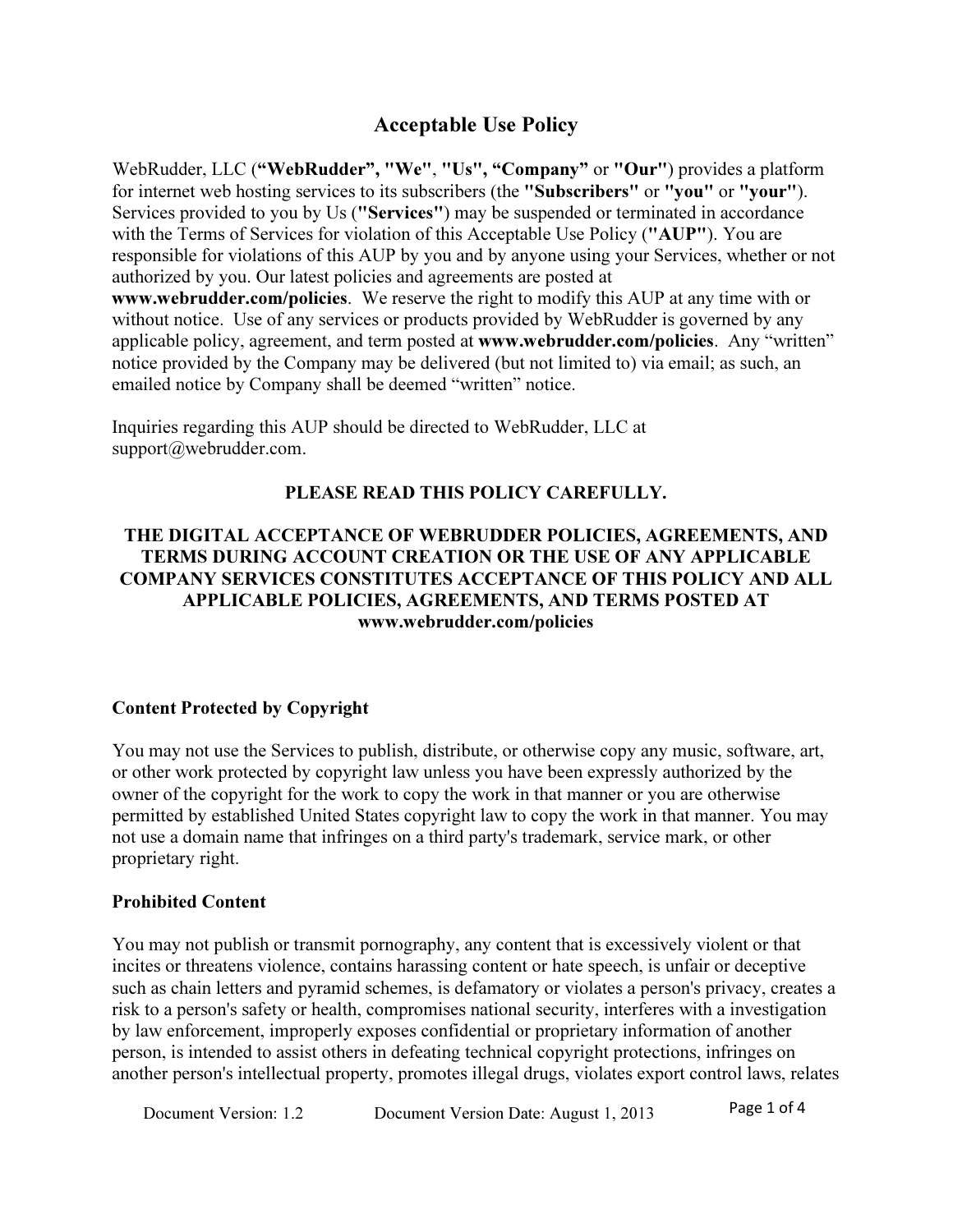to illegal gambling or illegal arms trafficking, is otherwise illegal or solicits conduct that is illegal under laws applicable to you or to Us, or is otherwise malicious, fraudulent, or may result in retaliation against Us by offended viewers. Content "published or transmitted" includes Web content, e-mail, bulletin board postings, chat, and any other type of posting or transmission that relies on the Internet.

## Linking

You may not use the Services to publish directories, links or other information pointing to sites that contain content prohibited by this AUP.

### Resale

You may not resell Services provided by WebRudder, either in whole or in part.

### Excessive Use of System Resources

You may not use the Services in a way that consumes a disproportionate amount of system resources. For example, you may not distribute software to the public, provide a public file download Services or employ programs that consume excessive CPU capacity. We may suspend or terminate your Services for violation of this provision in addition to requiring you to pay Overage Fees as described in the Terms of Service.

## Bulk or Commercial E-Mail

You must obtain Our advance approval for any bulk or commercial e-mail, which will not be given unless you are able to demonstrate, at a minimum, that your intended recipients have given their consent to receive e-mail via some affirmative means, such as an opt-in procedure, your procedures for soliciting consent include reasonable means to ensure that the person giving consent is the owner of the e-mail address for which the consent is given, you retain evidence of the recipient's consent in a form that may be promptly produced on request, and you honor the recipient's and Our requests to produce consent evidence within 72 hours of receipt of the request.

You may not obscure the source of your e-mail in any manner. Your e-mail must include the recipient's e-mail address in the body of the message or in the "TO" line of the e-mail.

These policies apply to messages sent using the Services, or to messages sent from any network by you or any person on your behalf that directly or indirectly refer the recipient to a site hosted via the Services. In addition, you may not use a third party e-mail service that does not practice similar procedures for all its customers.

We may test and otherwise monitor your compliance with its requirements, including requesting opt-in information from a random sample of your list at any time.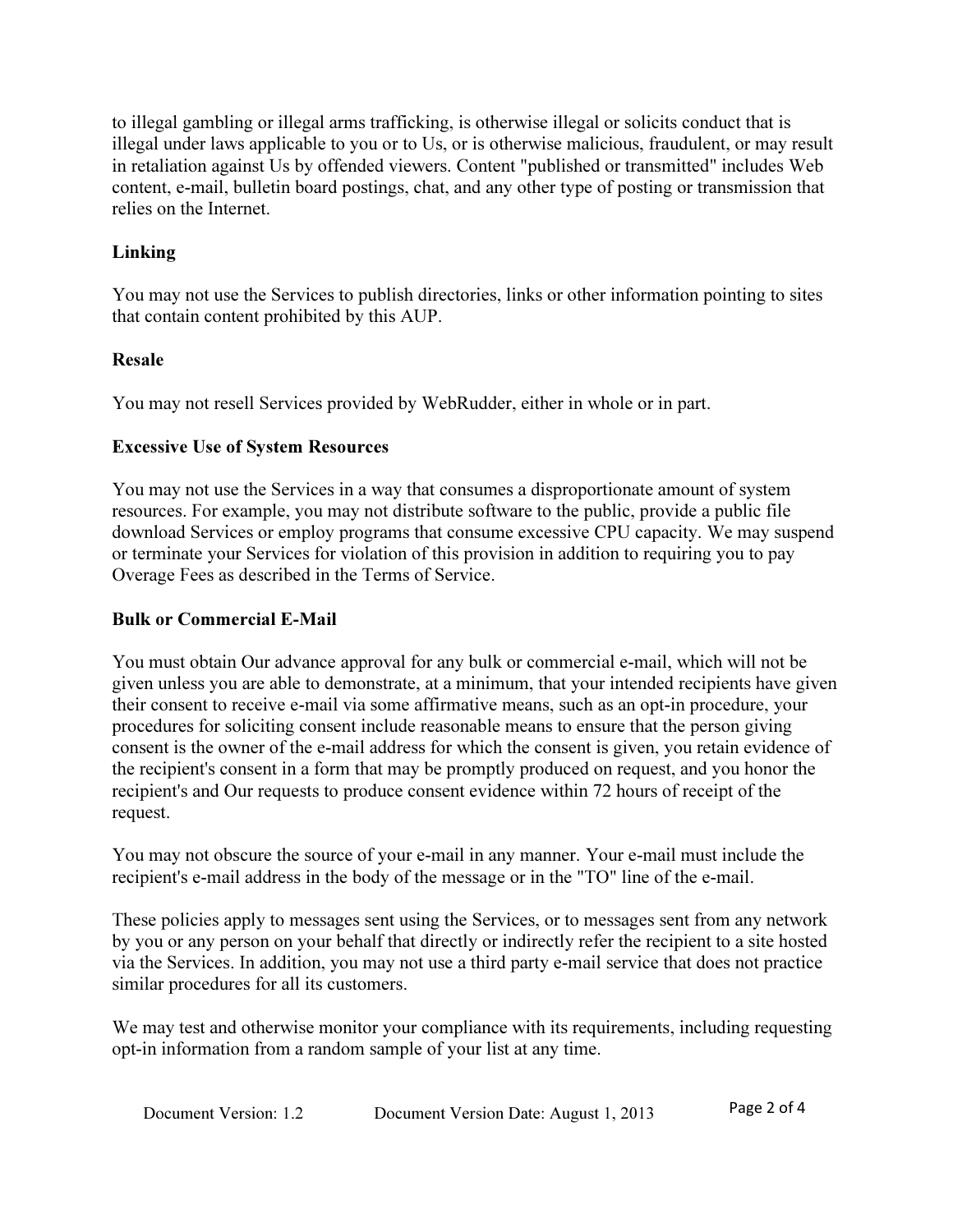### Newsgroup, Chat Forums, Other Networks

You must comply with the rules and conventions for postings to any bulletin board, chat group or other forum in which you participate, such as IRC and USENET groups including their rules for content and commercial postings. These groups usually prohibit the posting of off-topic commercial messages, or mass postings to multiple forums.

You must comply with the rules of any other network you access or participate in using the Services.

#### Domain Names

We are not responsible for notifying you of any impending domain name expiration dates. Generally you must submit a renewal request at least 45 days prior to the expiration of the domain. You must keep your WHOIS information accurate and up-to-date. The e-mail address for the Administrative Contact in the WHOIS database must be the same as your billing e-mail address in Our records, and We may, but are not required to, change the e-mail address to comply with this requirement if necessary. Domain names may not be transferred within the first sixty (60) days of initial registration. Your rights to any domain name are governed by the rules and regulations of ICANN, the Registrar, and applicable law. Please note that requests for domain name transfers may not succeed for a variety of reasons not within Our control.

#### Internet Abuse

You may not use Our Services to engage in illegal, abusive, or irresponsible behavior, including: · Unauthorized access to or use of data, systems or networks, including any attempt to probe, scan or test the vulnerability of a system or network or to breach security or authentication measures (including those belonging to Us and our Subscribers) without express authorization of the owner of the system or network; · monitoring data or traffic on any network or system without the authorization of the owner of the system or network: Interference with service to any user, host or network including, without limitation, mail bombing, flooding, deliberate attempts to overload a system and broadcast attacks; · Use of an Internet account or computer without the owner's authorization, including, but not limited to Internet scanning (tricking other people into releasing their passwords), password robbery, security hole scanning, and port scanning; · Forging of any TCP-IP packet header or any part of the header information in an email or a newsgroup posting; or · Any conduct that is likely to result in retaliation against Our Services or network, including engaging in behavior that results in any server under your control being the target of a denial of service (DoS) attack.